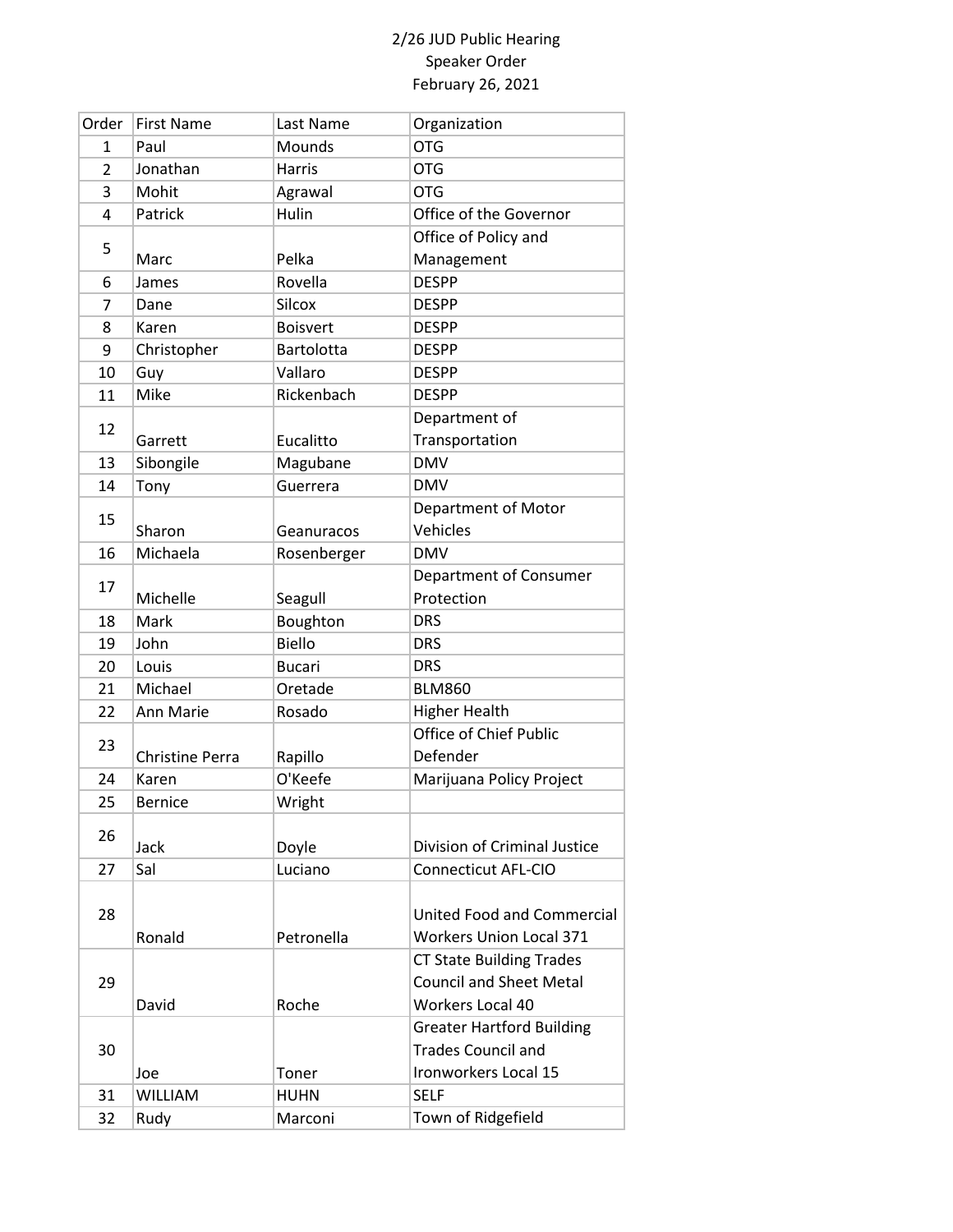| 33 |                 |                 | United Food and Commercial        |
|----|-----------------|-----------------|-----------------------------------|
|    | Emily           | Sabo            | <b>Workers Union Local 919</b>    |
| 34 | DeVaughn        | Ward            | Marijuana Policy Project          |
|    |                 |                 | Department of Motor               |
| 35 | ilisa           | Ring            | Vehicles                          |
| 36 | Zachary         | Mistry          |                                   |
| 37 | Aaron           | Krivit-schupp   |                                   |
|    |                 |                 | <b>Minority Cannabis Business</b> |
| 38 | Jason           | Ortiz           | Association                       |
| 39 | Mary Jane       | Oatman          | <b>ICANNC</b>                     |
| 40 | Justin          | Welch           |                                   |
| 41 | SarahKate       | Venison         |                                   |
| 42 | Millie          | Torres-Ferguson | <b>DMV</b>                        |
| 43 | Rafael          | Rosario         | <b>ACLU-CT</b>                    |
| 44 | <b>Brittney</b> | Ehrler          |                                   |
|    |                 |                 | <b>Massachusetts Cannabis</b>     |
| 45 | Grant           | <b>Ellis</b>    | <b>Reform Coalition</b>           |
| 46 | (Deepak) Cyril  | D'Souza         | Yale                              |
|    |                 |                 | Department of Motor               |
| 47 | ilisa           | Ring            | Vehicles                          |
| 48 | <b>Basil</b>    | Geeeb           |                                   |
| 49 | Andrew          | Wilcox          |                                   |
| 50 | Joanna          | lovino          |                                   |
|    |                 |                 | Connecticut College of            |
| 51 | Michael         | Carius          | <b>Emergency Physicians</b>       |
| 52 | Tyron           | Towns           |                                   |
| 53 | Vincent         | Candelora       | <b>HRO</b>                        |
| 54 | Joseph          | Sands           |                                   |
| 55 | olivia          | rinkes          |                                   |
| 56 | Brian           | <b>Bailey</b>   |                                   |
| 57 | Zack            | Gomez           |                                   |
| 58 | Norman          | Plude           | SweetTiva Farms                   |
| 59 | Felicia         | Jordan          |                                   |
| 60 |                 |                 | Seamarron Farmstead/              |
|    | Hector          | Gerardo         | <b>BlueDream Radio</b>            |
| 61 | Holly           | Cheeseman       | <b>CGA</b>                        |
| 62 | Daniel          | <b>Freess</b>   | <b>CCEP</b>                       |
| 63 | Erin            | Melocowsky      | <b>BLM860</b>                     |
| 64 |                 |                 | <b>Barrett Outdoor</b>            |
|    | John            | <b>Barrett</b>  | Communications                    |
| 65 | Mitch           | Schwartz        | <b>OUTFRONT</b>                   |
| 66 | Matthew         | Duddy           | <b>Lamar Advertising</b>          |
| 67 |                 |                 | <b>Connecticut State Medical</b>  |
|    | Dr. Gregory     | Shangold        | Society                           |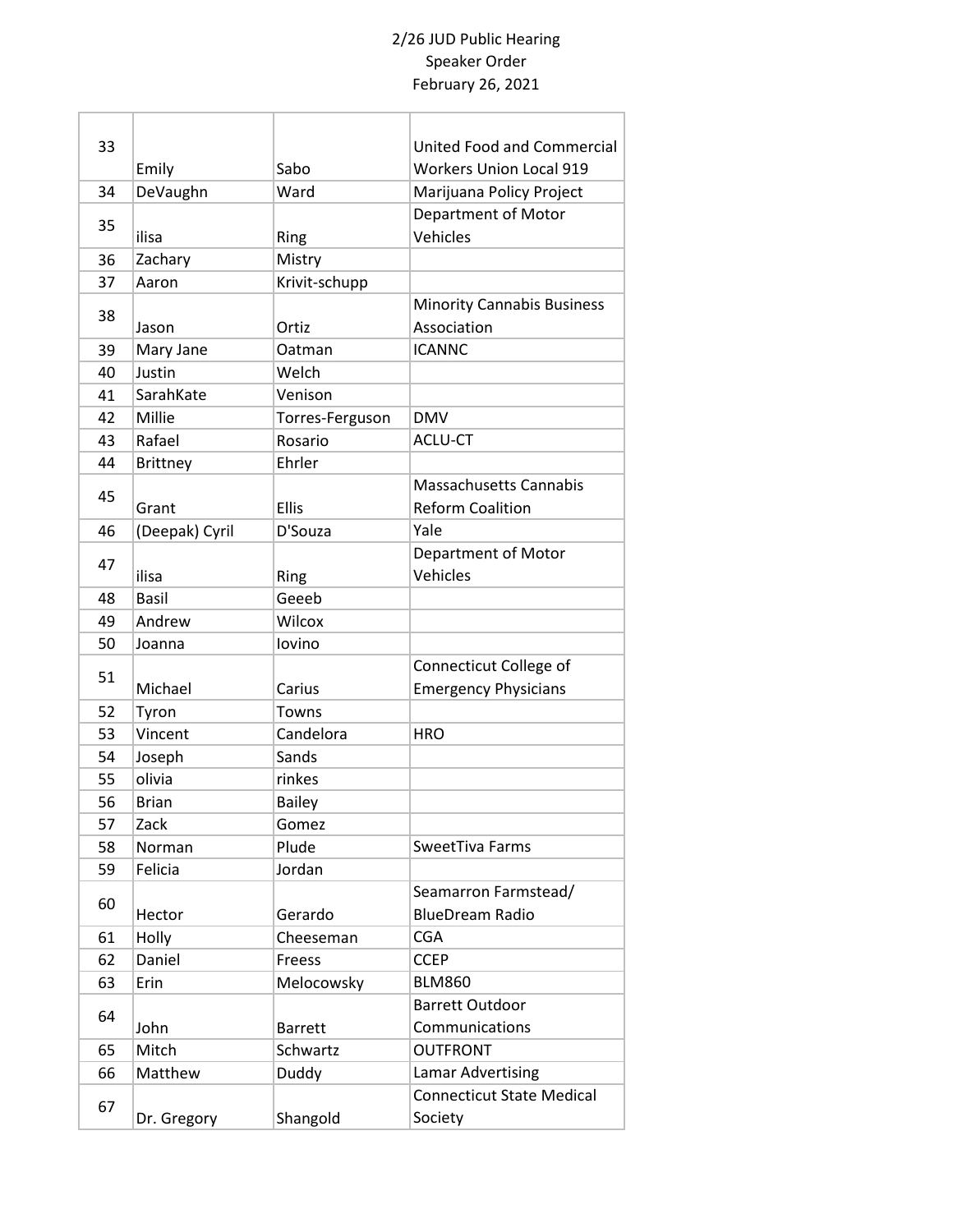| 68  |                |                 | <b>CT Community for Addiction</b> |
|-----|----------------|-----------------|-----------------------------------|
|     | Michael        | Askew           | Recovery (CCAR)                   |
|     |                |                 | <b>NEVA (New England</b>          |
| 69  |                |                 | Veteran's Alliance)/ CT           |
|     | Taylor         | <b>Nicholas</b> | CannaWarriors                     |
| 70  | Carlos         | Moreno          | <b>CT Working Families</b>        |
| 71  |                |                 | <b>Doctors for Cannabis</b>       |
|     | Hugh           | Blumenfeld      | Regulation                        |
| 72  | Mark           | Espinosa        | <b>UFCW Local 919</b>             |
| 73  | Τj             | Elgin           | Something Wolfy                   |
| 74  | <b>Brian</b>   | Merlen          |                                   |
| 75  | Keren          | Prescott        | PowerUp Ct                        |
| 76  | Benjamin       | Zachs           | <b>Fine Fettle</b>                |
| 77  | Ronald M.      | Petronella      | <b>UFCW Local 371</b>             |
| 78  | Elisabeth      | Ott             | Guilford D.A.Y.                   |
| 79  | Duncan         | Markovich       | <b>Better Ways LLC</b>            |
|     |                |                 | Consumer Action Group,            |
| 80  |                |                 | Catchment Area Council #22        |
|     | Jennifer       | Hale            | & Prime Time House                |
| 81  | Chris          | Herb            | <b>CEMA</b>                       |
| 82  | Rhonda         | Caldwell        | <b>Hamden Action Now</b>          |
| 83  | Maria          | Cahill          | Abbott                            |
| 84  | Fred           | Delfino         | <b>Abbott Toxicology</b>          |
| 85  | Erin           | Holmes          | <b>Abbott Toxicology</b>          |
| 86  | Amy            | Parmenter       | <b>AAA Allied Group</b>           |
| 87  | Sarah          | Smith           | University of Connecticut         |
| 88  | Mark           | Spellmann       | Mark Spellmann, PhD               |
| 89  | Carl           | Tirella Jr      | <b>Acreage Holdings</b>           |
| 90  | Thomas         | Burr            | <b>NAMI Connecticut</b>           |
| 91  | Michael        | Mimnaugh        | Mmj patient                       |
| 92  | Suzanne        | Huhn            | self                              |
| 93  |                |                 | <b>Minorities 4 Medical</b>       |
|     | Tamika         | McPhail         | Marijuana                         |
| 94  | John           | Colello         |                                   |
| 95  | Al             | Domeika         | <b>Acreage Holdings</b>           |
| 96  | Ulrik          | Boesen          | <b>Tax Foundation</b>             |
| 97  | anderson       | curtis          | ACLU-CT                           |
|     |                |                 |                                   |
| 98  | Kevin          | Sevarino        | <b>State Advisory Board DMHAS</b> |
| 99  | John           | Sellick         |                                   |
|     |                |                 | <b>Minorities for Medical</b>     |
| 100 | Roz            | McCarthy        | Marijuana                         |
| 101 | <b>Marines</b> | Rodriguez       | SAM                               |
| 102 | Valerie        | Horsley         |                                   |
|     |                |                 |                                   |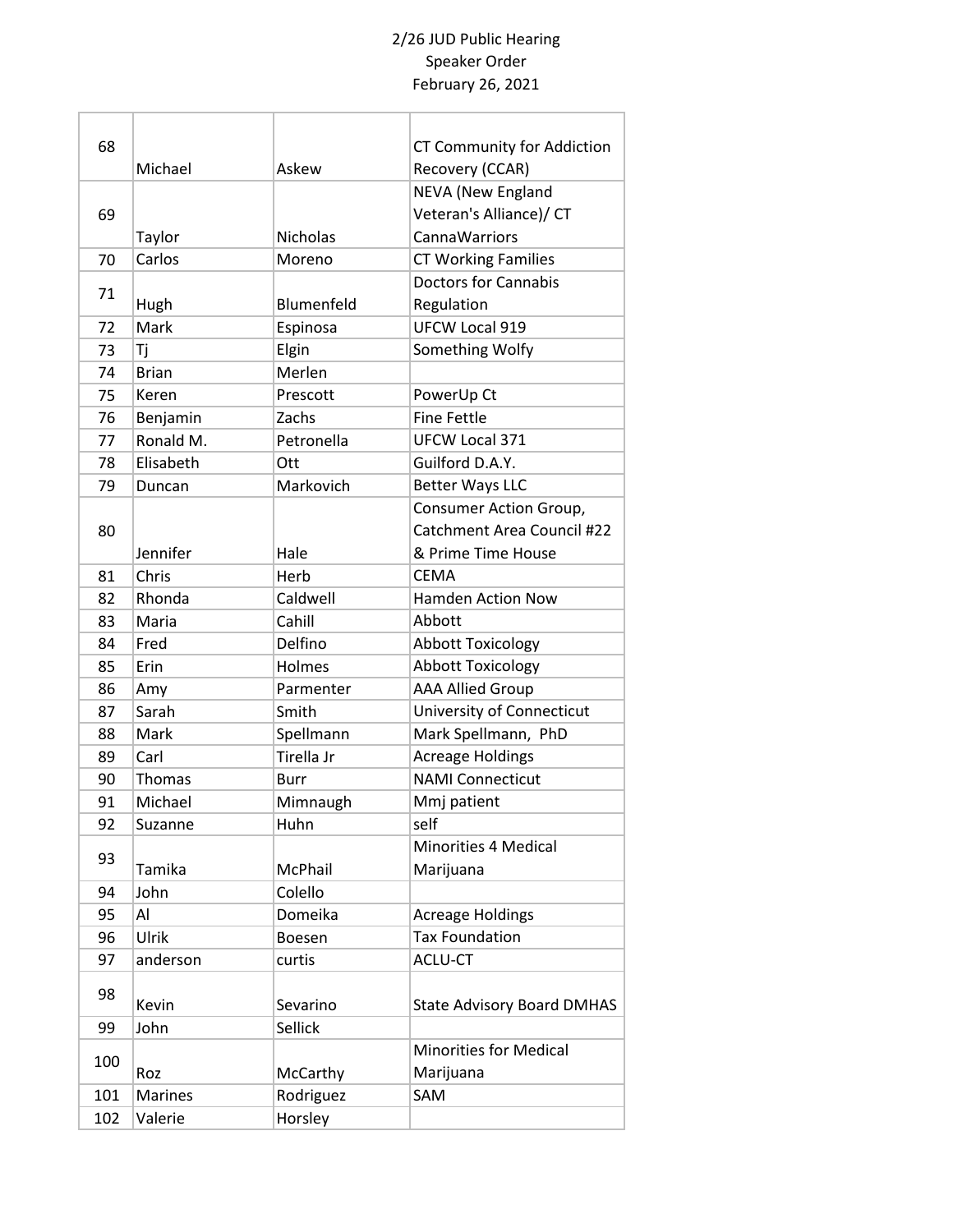| 103 | Stephen         | Samela         |                                    |
|-----|-----------------|----------------|------------------------------------|
|     |                 |                | <b>Connecticut General</b>         |
| 104 | Josh            | Elliott        | Assembly                           |
|     |                 |                | Libertarian Party of               |
| 105 | <b>JONATHAN</b> | <b>JOHNSON</b> | Connecticut                        |
| 106 | <b>Brian</b>    | Candelora      |                                    |
| 107 | luke            | smith          | yew                                |
|     |                 |                | <b>CPA Academy of Medical</b>      |
| 108 | Nathan          | Tinker         | Marijuana Dispensaries             |
| 109 | <b>Nicholas</b> | Stein          |                                    |
|     |                 |                | Law Enforcement Action             |
| 110 | Sean            | Perez          | Partnership                        |
|     |                 |                | American Integrity                 |
| 111 | <b>Steve</b>    | Weir           | Restoration                        |
| 112 | Justin          | Elicker        | New Haven                          |
|     |                 |                | <b>Connecticut Catholic</b>        |
| 113 | David           | Reynolds       | Conference                         |
|     |                 |                | University of Connecticut          |
| 114 | Zachary         | Green          | <b>School of Social Work</b>       |
| 115 | <b>Barbara</b>  | <b>Brohl</b>   | <b>B J Brohl Strategies</b>        |
| 116 | <b>Brian</b>    | Reignier       |                                    |
|     |                 |                | New Canaan Parent Support          |
| 117 | Paul            | Reinhardt      | Group                              |
|     |                 |                | <b>Brownstein Hyatt Farber</b>     |
| 118 | Stanley         | Garnett        | Schreck, LLP                       |
| 119 | John            | <b>Blair</b>   | <b>CBIA</b>                        |
| 120 | Gauge           | McCabe         |                                    |
| 121 | Patrick         | Beal           |                                    |
|     |                 |                |                                    |
| 122 | Sarah           | Diamond        | <b>Diamond Research Consulting</b> |
|     |                 |                | <b>New England Craft Cannabis</b>  |
| 123 | Joseph Raymond  | Accettullo     | Alliance                           |
| 124 | Amy             | Cashman        |                                    |
| 125 | Ethan           | <b>Burwick</b> |                                    |
| 126 | Kebra           | Smith-Bolden   | CannaHealth                        |
|     |                 |                |                                    |
| 127 | Frank           | Maletz         | <b>HEALTHspital Foundation CT</b>  |
| 128 | Sarah           | Scully         |                                    |
| 129 | Laurence        | Hermann        |                                    |
| 130 | Peter           | Cyr            |                                    |
|     |                 |                |                                    |
| 131 |                 |                | <b>Cannabis Patient Resource</b>   |
|     | Christina       | Capitan        | Centers of Connecticut, LLC        |
| 132 | Paul            | Reinhardt      | '--None--                          |
| 133 | Randy           | Querry         | A2LA                               |
|     |                 |                |                                    |